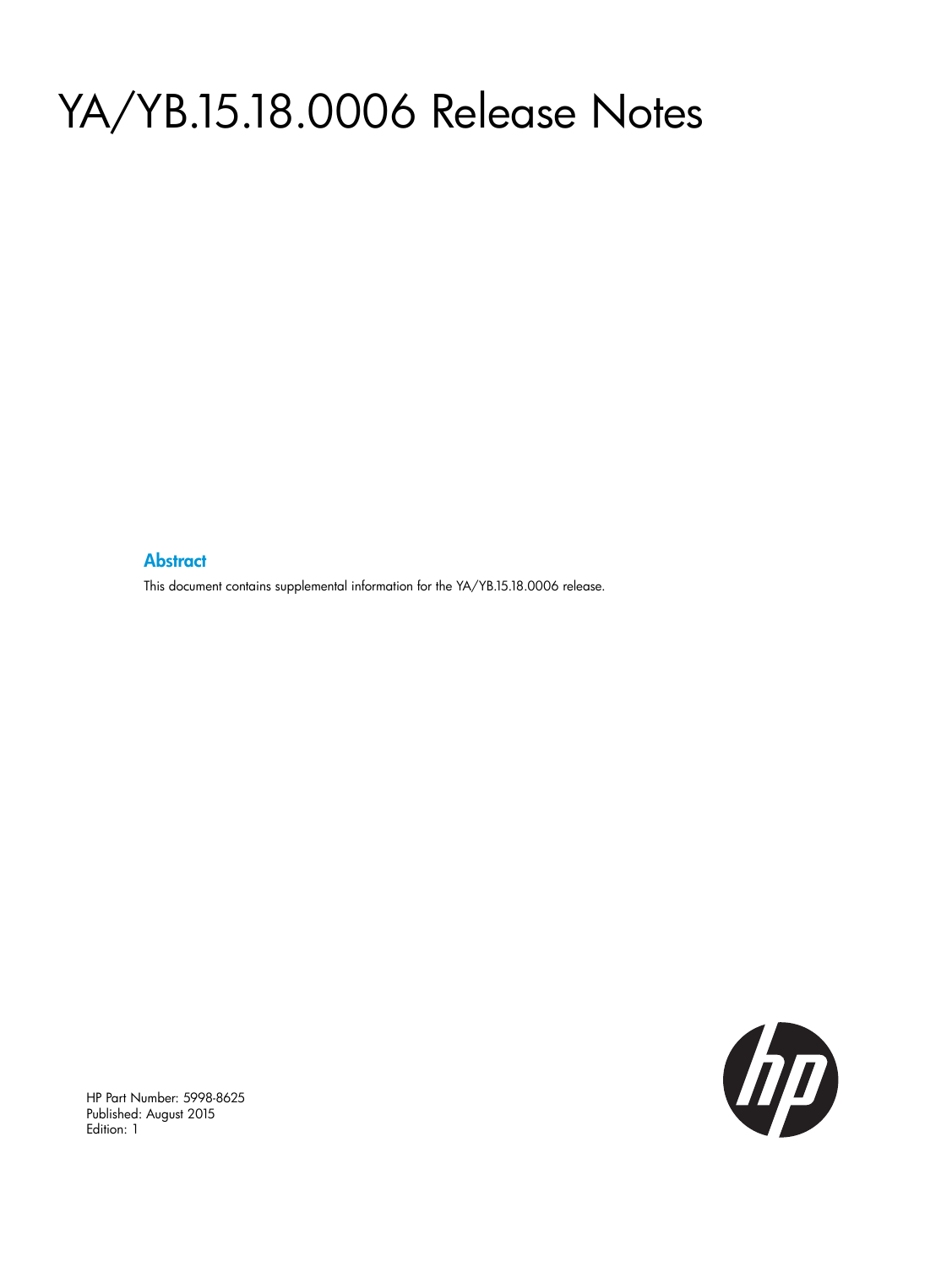#### © Copyright 2015 Hewlett-Packard Development Company, L.P.

Confidential computer software. Valid license from HP required for possession, use or copying. Consistent with FAR 12.211 and 12.212, Commercial Computer Software, Computer Software Documentation, and Technical Data for Commercial Items are licensed to the U.S. Government under vendor's standard commercial license.

The information contained herein is subject to change without notice. The only warranties for HP products and services are set forth in the express warranty statements accompanying such products and services. Nothing herein should be construed as constituting an additional warranty. HP shall not be liable for technical or editorial errors or omissions contained herein.

#### **Acknowledgments**

Microsoft®, Windows®, and Windows Server® are U.S. registered trademarks of the Microsoft group of companies.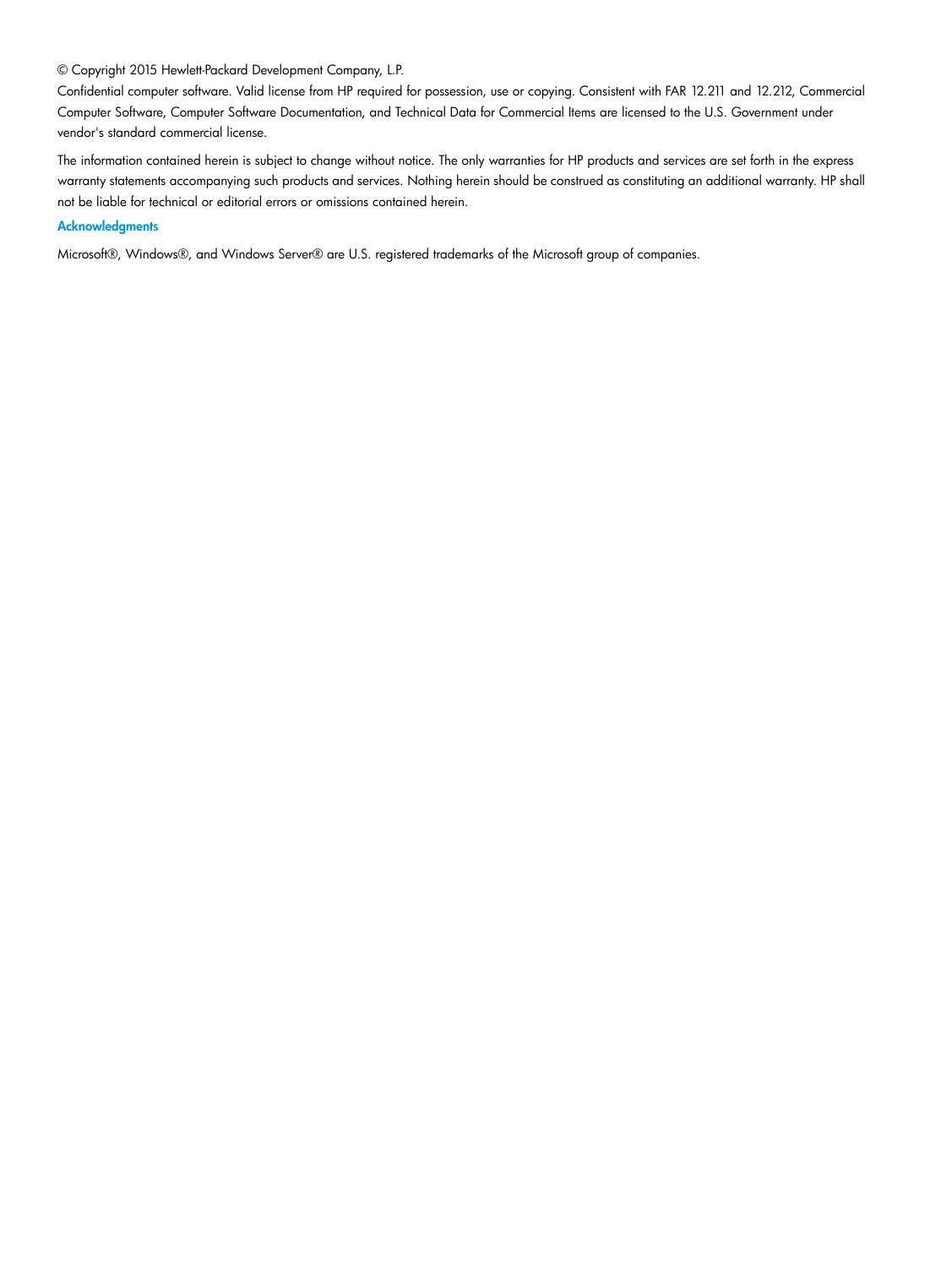## Contents

| MSTP          |  |
|---------------|--|
|               |  |
|               |  |
|               |  |
|               |  |
|               |  |
|               |  |
|               |  |
|               |  |
|               |  |
|               |  |
|               |  |
| <b>TACACS</b> |  |
|               |  |
|               |  |
|               |  |
|               |  |
|               |  |
|               |  |
|               |  |
|               |  |
|               |  |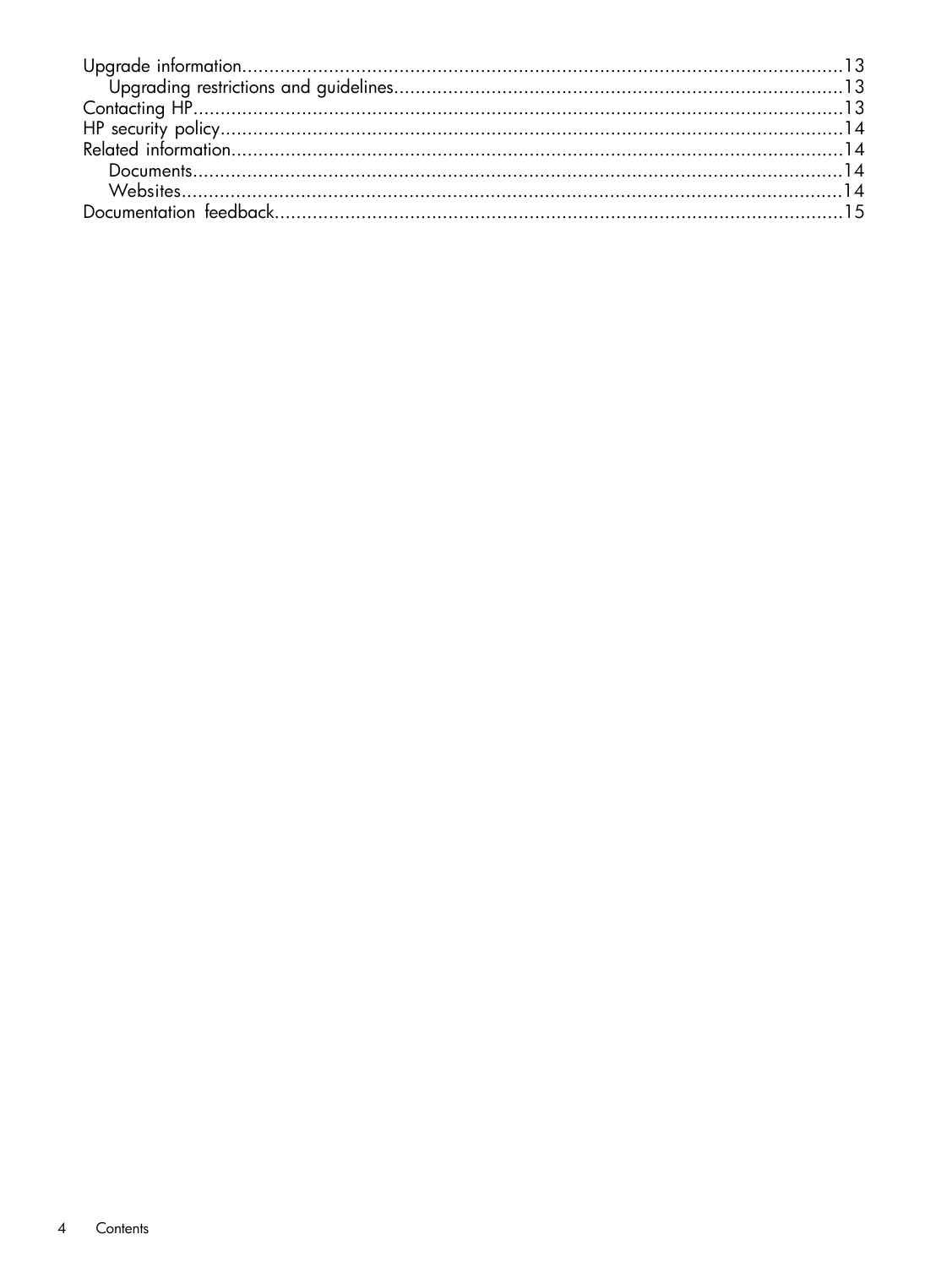## <span id="page-4-0"></span>1 YA/YB.15.18.0006 Release Notes

## **Description**

<span id="page-4-1"></span>This release note covers software versions for the YA/YB.15.18 branch of the software.

Version YA/YB.15.18.0006 is the initial build of Major version YA/YB.15.18 software. YA/YB.15.18.0006 includes all enhancements and fixes in the YA/YB.15.17.0003 software, plus the additional enhancements and fixes in the YA/YB.15.18.0006 enhancements and fixes sections of this release note.

Product series supported by this software:

<span id="page-4-2"></span>• HP 2530 Switch Series

## Important information

<span id="page-4-3"></span>To avoid damage to your equipment, do not interrupt power to the switch during a software update.

## Version history

All released versions are fully supported by HP, unless noted in the table.

| <b>Version number</b> | Release date | <b>Based on</b>  | <b>Remarks</b>                                                                                                                                                         |
|-----------------------|--------------|------------------|------------------------------------------------------------------------------------------------------------------------------------------------------------------------|
| YA/YB.15.18.0006      | 2015-08-15   | YA/YB.15.17.0003 | Initial release of the<br>YA/YB.15.18 branches.<br>Released, fully supported, and<br>posted on the web.                                                                |
| YA/YB.15.17.0007      | 2015-06-22   | YA/YB.15.17.0006 | Please see the<br>YA/YB.15.17.0007 release<br>note for detailed information<br>on the YA/YB.15.17<br>branches. Released, fully<br>supported, and posted on the<br>web. |
| YA/YB.15.17.0006      | 2015-06-16   | YA/YB.15.17.0005 | Released, fully supported, and<br>posted on the web.                                                                                                                   |
| YA/YB.15.17.0005      |              | YA/YB.15.17.0004 | Never released.                                                                                                                                                        |
| YA/YB.15.17.0004      | 2015-04-23   | YA/YB.15.17.0003 | Released, fully supported, but<br>not posted on the web.                                                                                                               |
| YA/YB.15.17.0003      |              | YA/YB.15.16.0004 | Initial release of the<br>YA/YB.15.17 branches.<br>Never released.                                                                                                     |
| YA/YB.15.16.0009      | 2015-06-16   | YA/YB.15.16.0008 | Please see the<br>YA/YB.15.16.0009 release<br>note for detailed information<br>on the YA/YB.15.16<br>branches. Released, fully<br>supported, and posted on the<br>web. |
| YA/YB.15.16.0008      | 2015-04-17   | YA/YB.15.16.0007 | Released, fully supported, and<br>posted on the web.                                                                                                                   |
| YA/YB.15.16.0007      | n/a          | YA/YB.15.16.0006 | Never released.                                                                                                                                                        |
| YA/YB.15.16.0006      | 2015-02-06   | YA/YB.15.16.0005 | Released, fully supported, and<br>posted on the web.                                                                                                                   |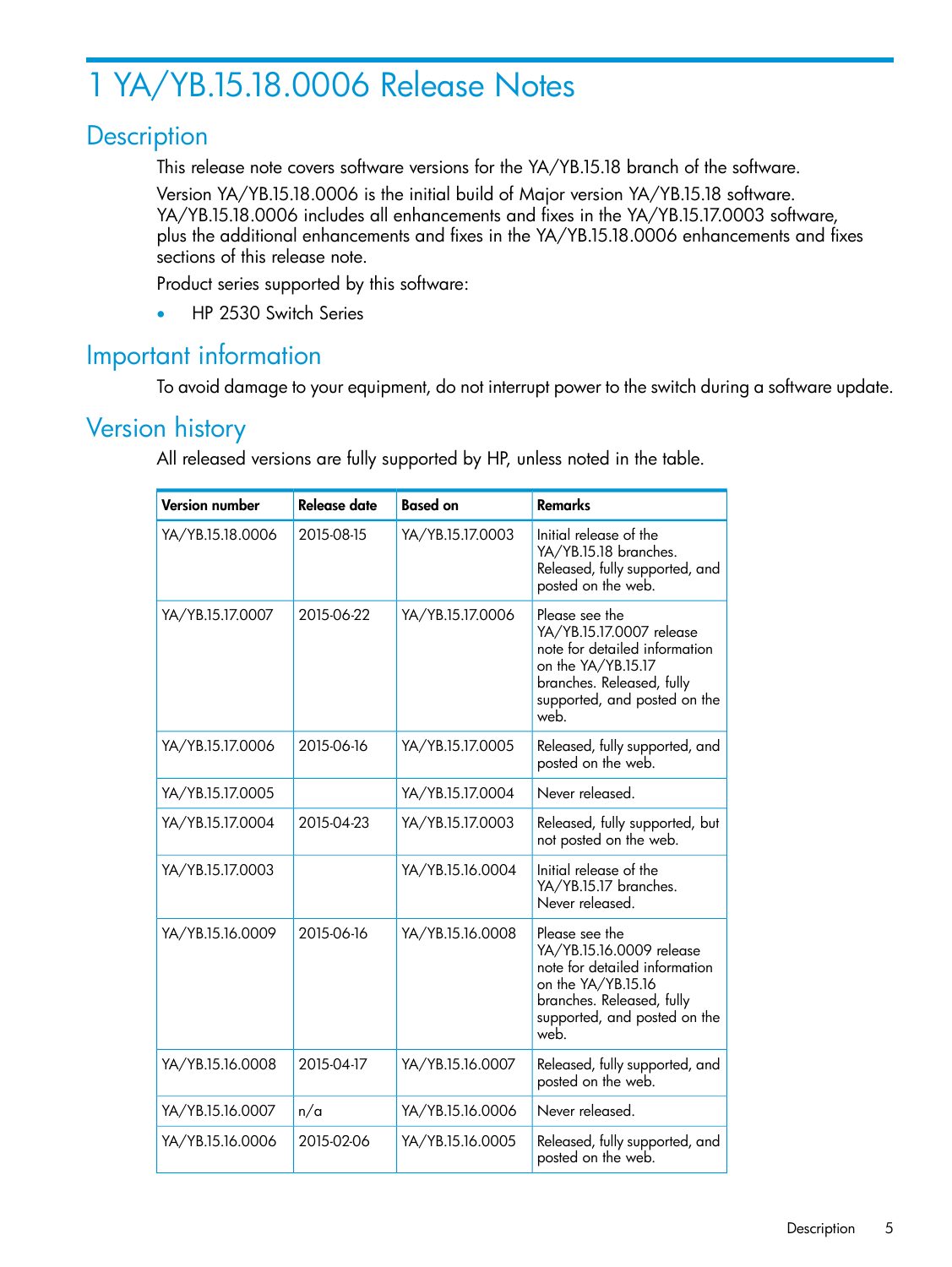| <b>Version number</b> | Release date | <b>Based on</b>  | <b>Remarks</b>                                                                               |
|-----------------------|--------------|------------------|----------------------------------------------------------------------------------------------|
| YA/YB.15.16.0005      | 2014-11-21   | YA/YB.15.16.0004 | Released, fully supported, and<br>posted on the web.                                         |
| YA/YB.15.16.0004      | 2014-10-30   | YA/YB.15.15.0006 | Initial release of the<br>YA/YB.15.16 branches.<br>Released, but never posted on<br>the web. |

## Products supported

<span id="page-5-0"></span>This release applies to the following product models:

| <b>Product number</b> | <b>Description</b>                             |  |
|-----------------------|------------------------------------------------|--|
| 19783A                | <b>HP 2530-8 Switch</b>                        |  |
| 19782A                | HP 2530-24 Switch                              |  |
| 19781 A               | HP 2530-48 Switch                              |  |
| 19777A                | <b>HP 2530-8G Switch</b>                       |  |
| 19776A                | HP 2530-24G Switch                             |  |
| 19775A                | HP 2530-48G Switch                             |  |
| 19780A                | $HP$ 2530-8-PoF+ Switch                        |  |
| 19779A                | HP 2530-24-PoF+ Switch                         |  |
| J9778A                | HP 2530-48-PoF+ Switch                         |  |
| 19774A                | $HP$ 2530-8G-PoF+ Switch                       |  |
| 19773A                | $HP$ 2530-24G-PoF+ Switch                      |  |
| 19772A                | $HP$ 2530-48G-PoF+ Switch                      |  |
| ILO70A                | HP 2530-8-PoE+ Internal Power Supply<br>Switch |  |
| J9856A                | HP 2530-24G-2SFP+ Switch                       |  |
| J9855A                | HP 2530-48G-2SFP+ Switch                       |  |
| 19854A                | HP 2530-24G-PoF+-2SFP+ Switch                  |  |
| 19853A                | HP 2530-48G-PoF+-2SFP+ Switch                  |  |

## <span id="page-5-1"></span>Compatibility/interoperability

The switch web agent supports the following operating system and web browser combinations:

| <b>Operating System</b> | <b>Supported Web Browsers</b>                      |
|-------------------------|----------------------------------------------------|
| Windows XP SP3          | Internet Explorer 7, 8<br>Firefox 12               |
| Windows <sub>7</sub>    | Internet Explorer 9, 10<br>Firefox 24<br>Chrome 30 |
| Windows 8               | Internet Explorer 9, 10<br>Firefox 24<br>Chrome 30 |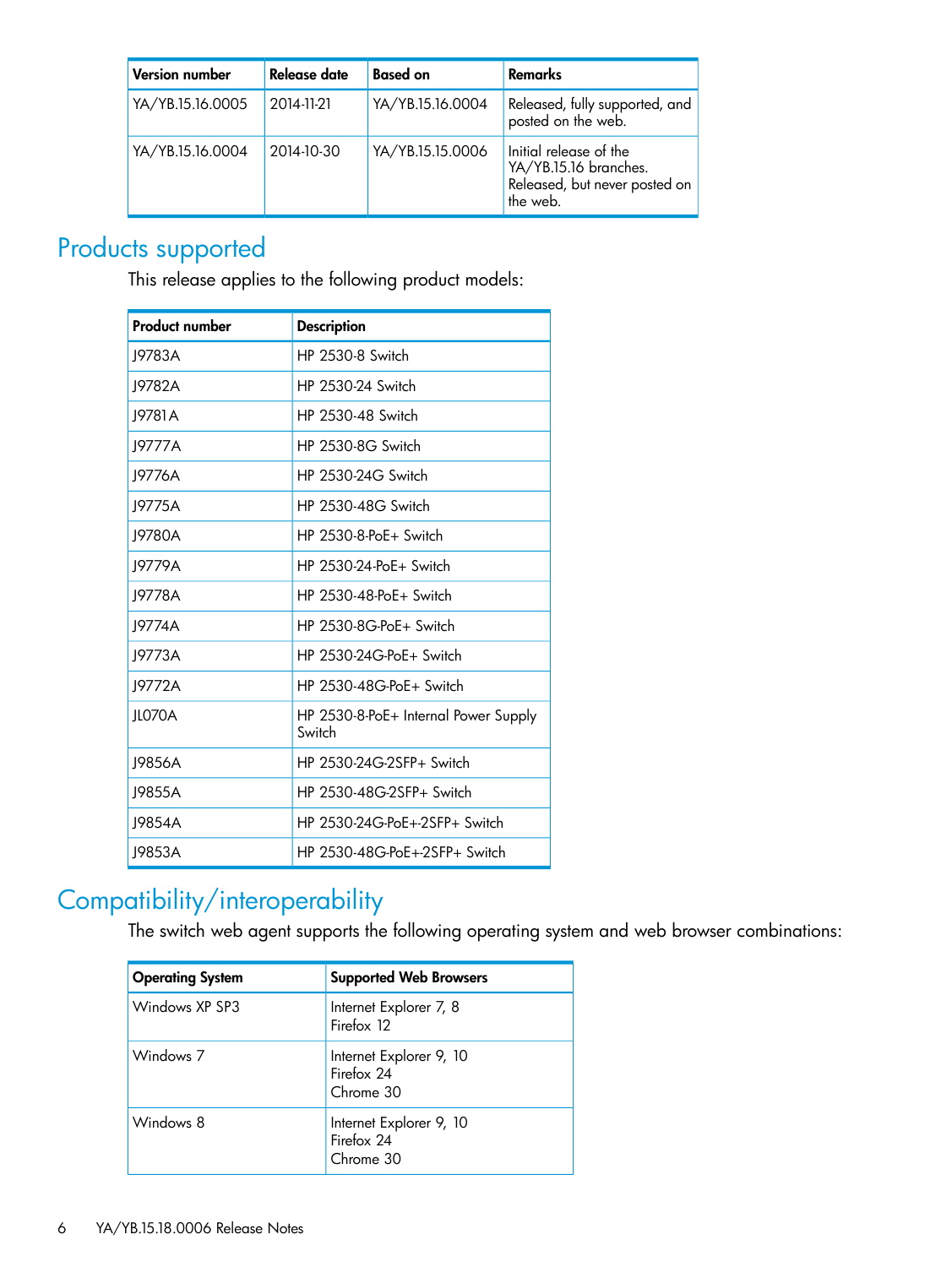| <b>Operating System</b> | <b>Supported Web Browsers</b>         |  |
|-------------------------|---------------------------------------|--|
| Windows Server 2008 SP2 | Internet Explorer 8, 9<br>Firefox 24  |  |
| Windows Server 2012     | Internet Explorer 9, 10<br>Firefox 24 |  |
| Macintosh OS            | Firefox 24                            |  |

## <span id="page-6-0"></span>Minimum supported software versions for hardware products

NOTE: If your switch or module is not listed in the below table, it runs on all versions of the software.

| <b>Product number</b> | <b>Product name</b>                    | Minimum software<br>version |
|-----------------------|----------------------------------------|-----------------------------|
| 19856A                | HP 2530-24G-2SFP+ Switch               | YA.15.15.0006               |
| 19855A                | HP 2530-48G-2SFP+ Switch               | YA 15 15 0006               |
| 19854A                | $HP$ 2530-24G-PoF $+$ -2SFP $+$ Switch | YA.15.15.0006               |
| 19853A                | HP 2530-48G-PoE+-2SFP+ Switch          | YA.15.15.0006               |
| 19783A                | HP 2530-8 Switch                       | YB.15.12.0006               |
| 19782A                | HP 2530-24 Switch                      | YB.15.12.0006               |
| 19780A                | $HP$ 2530-8-PoF $+$ Switch             | YB.15.12.0006               |
| 19779A                | $HP$ 2530-24-PoF+ Switch               | YB.15.12.0006               |
| J9781A                | HP 2530-48 Switch                      | YA.15.12.0006               |
| 19778A                | $HP$ 2530-48-PoF+ Switch               | YA.15.12.0006               |
| 19777A                | HP 2530-8G Switch                      | YA.15.12.0006               |
| 19774A                | $HP$ 2530-8G-PoF+ Switch               | YA 15.12.0006               |
| 19776A                | HP 2530-24G Switch                     | YA 15.10.0003               |
| J9775A                | HP 2530-48G Switch                     | YA.15.10.0003               |
| 19773A                | $HP$ 2530-24G-PoE+ Switch              | YA.15.10.0003               |
| 19772A                | $HP$ 2530-48G-PoF+ Switch              | YA.15.10.0003               |

## <span id="page-6-1"></span>**Enhancements**

<span id="page-6-2"></span>This section lists enhancements found in the YA/YB.15.18 branch of the software. Software enhancements are listed in reverse-chronological order, with the newest on the top of the list. Unless otherwise noted, each software version listed includes all enhancements added in earlier versions.

<span id="page-6-3"></span>NOTE: The number preceding the enhancement description is used for tracking purposes.

### Version YA/YB.15.18.0006

#### IP Directed Broadcast

CR\_0000145338 This feature enhances the security of the "IP Directed Broadcast" feature by denying traffic that is not specified within the configured access list.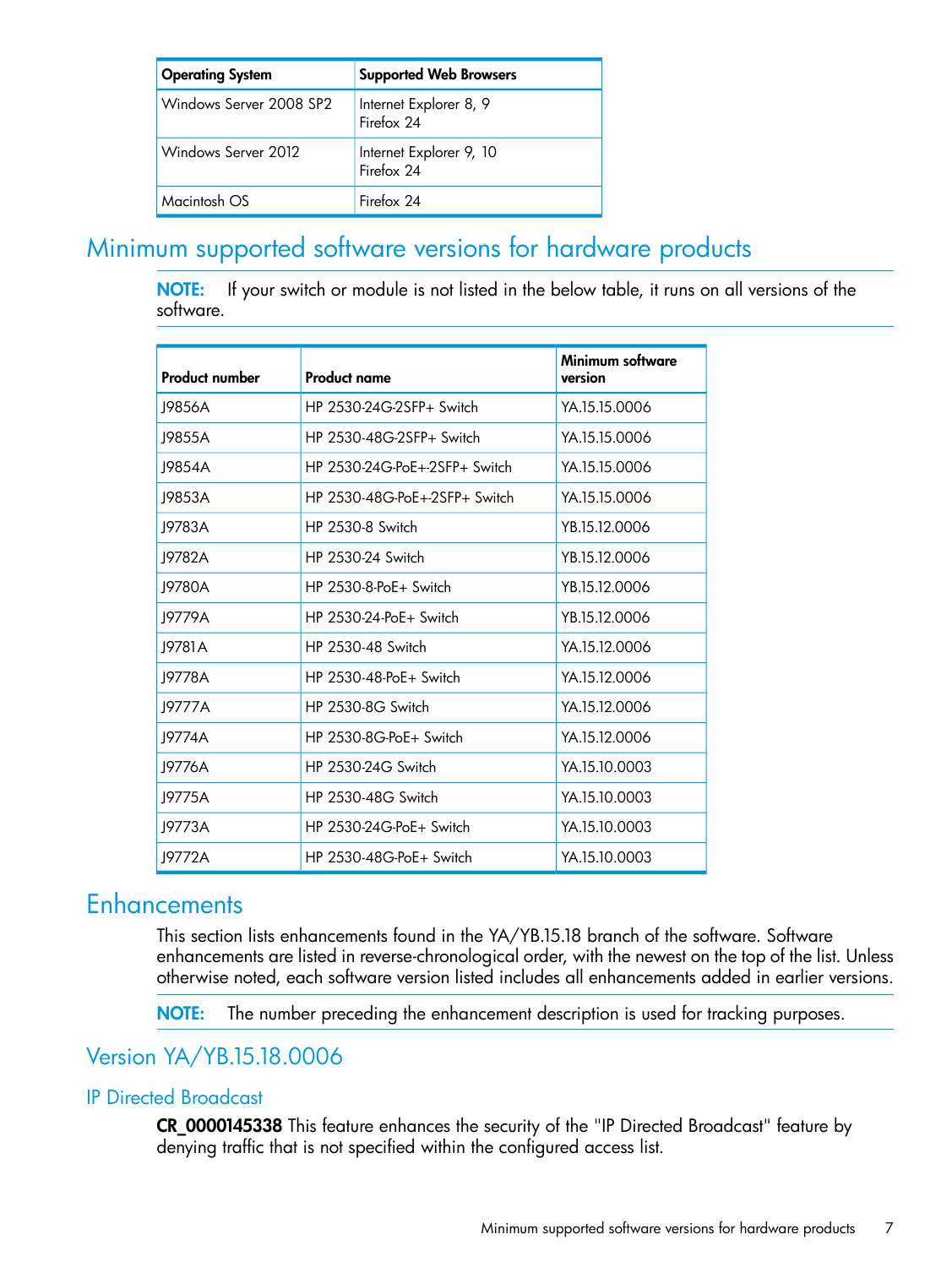#### Routing

<span id="page-7-1"></span><span id="page-7-0"></span>CR\_0000168848 This feature adds MD5 authentication to RIPv2 routing to enhance security.

#### **TFTP**

<span id="page-7-2"></span>CR\_0000156362 This feature allows both TFTP and SSH to be enabled in a switch concurrently.

#### Fixes

This section lists released builds that include fixes. Software fixes are listed in reverse-chronological order, with the newest on the top of the list. Unless otherwise noted, each software version listed includes all fixes added in earlier versions.

<span id="page-7-4"></span><span id="page-7-3"></span>NOTE: The number that precedes the fix description is used for tracking purposes.

### Version YA/YB.15.18.0006

#### 802.1X

<span id="page-7-5"></span>**CR 0000164489** 802.1X re-authentication period works if the client connects after the switch is booted. If, however, the switch reboots while clients are connected, it authenticates initially, but no re-authentication occurs.

#### **Autentication**

<span id="page-7-6"></span>CR\_0000156072 When generating a self-signed certificate or Certificate Sign Request (CSR) in the web interface, the software incorrectly allows the use of non-ANSI characters. When the CLI is used, the action is not allowed and an error message is displayed.

#### Certificate Manager

CR\_0000156165 Basic Constraint Extension pathlenConstraint support added to Certificate Manager. In software versions 15.14 and later, support was added for Trust Anchor (TA) certificates which allow a user to sign intermediate Trust Anchor certificates or an end entity certificate. In section 4.2.1.9, RFC 5820 defines a Basic Constraint Extension named pathLenConstraint as the field that defines "(...) the maximum number of non-self-issued intermediate certificates that may follow this certificate in a valid certification path. (...) A pathLenConstraint of zero indicates that no non-self-issued intermediate CA certificates may follow in a valid certification path. Where it appears, the pathLenConstraint field MUST be greater than or equal to zero. Where pathLenConstraint does not appear, no limit is imposed." Support for the pathLenConstraint has been added to the software. It can be set to the maximum value of 3 because the software supports up to 3 intermediate certificates. When it is set to 0, it can only sign an end entity certificate and not another intermediate certificate.

#### <span id="page-7-7"></span>CLI

CR\_0000156237 When a user has enabled Spanning Tree in the CLI and configured a protocol version other than the default MSTP, the CLI Menu does not allow the user to modify Spanning Tree parameters. The menu will indicate that the switch requires a reboot. When the switch is actually rebooted the same problem will be present after the reboot.

**CR\_0000160089** When a non-HP transceiver is inserted into the switch, the software will generate an error message in order to alert the user. This error message contained a spelling mistake, which has been corrected:

0533 FFI: port 27 is not a HP HP transceiver. Please go to: www.hp.com/rnd/device help/2 inform for more info.

CR\_0000161668 After a user has changed the Spanning Tree Protocol Version to RPVST in the CLI Menu, the switch will prompt the user to save the configuration and reboot the system to activate the changes. However, after saving and rebooting, those messages will continue to be displayed.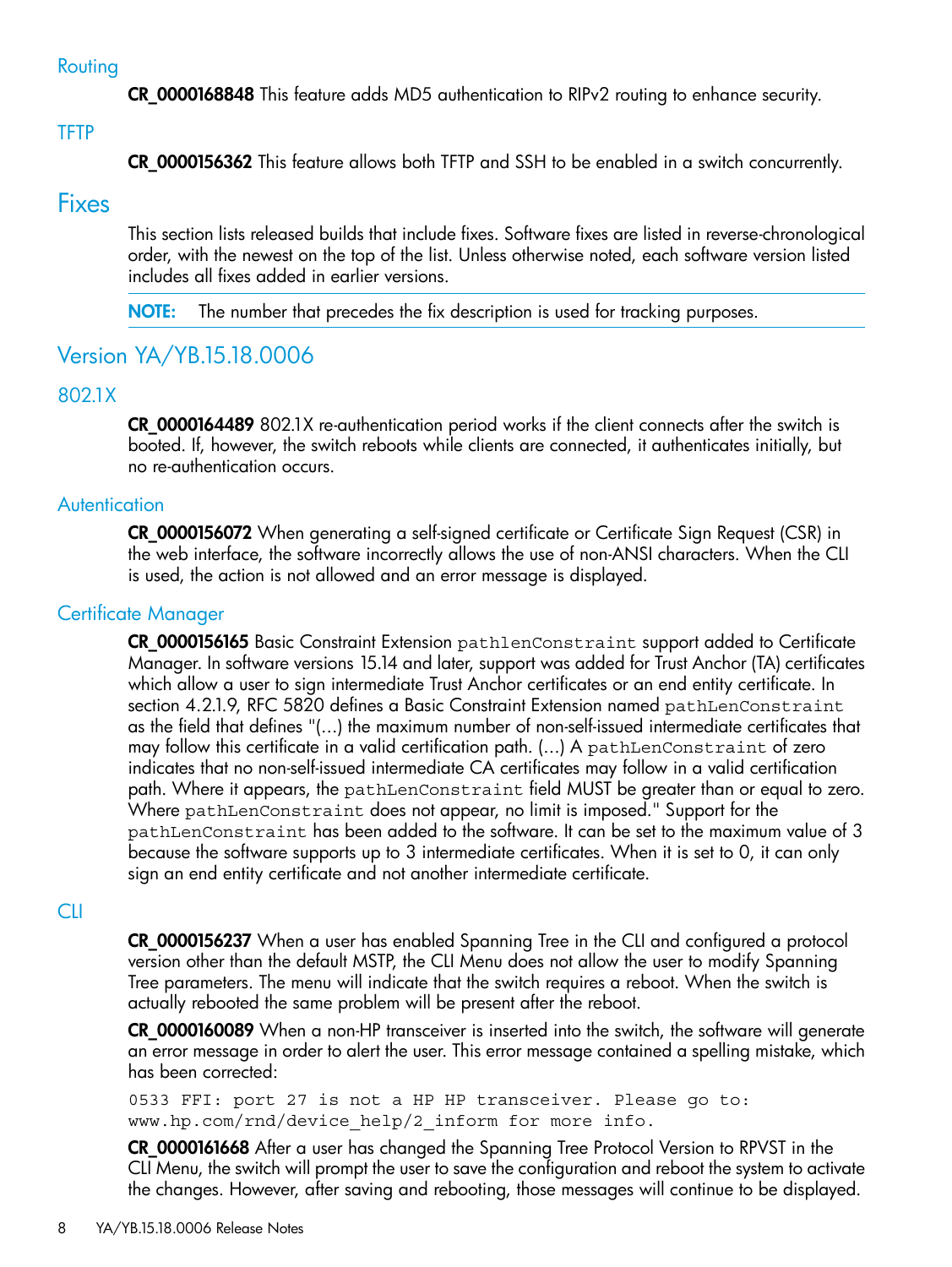CR\_0000170477 A user can successfully log in using the default username (manager/operator), even if a custom username is configured.

CR\_0000172046 The commands show lldp info local-device and show lldp info remote-device may fail to display the correct information [Chassis ID] when the switch is standalone or connected to any remote device.

<span id="page-8-0"></span>CR\_0000174064 The Management and Configuration Guides shows a CLI command of (no) lldp config <port-no> dot3TlvEnable poeplus\_config, but the CLI is using (no) lldp config <port-no> dot3TlvEnable poe config. The CLI was changed to match the documentation, which better describes the action.

#### **Counters**

<span id="page-8-1"></span>CR\_0000141119 The output of show ip counters is incorrect when routing is enabled for IP, IPv6, or multicasts.

#### Crash

CR\_0000149153 When an exceptionally large amount of IP Address Manager (IPAM) output is generated by the output of show tech all and captured using the copy command-output CLI command, the system may crash with the following message: NMI event SW:IP=0x00147168 MSR:0x02029200 LR:0x00120f7c cr: 0x44000400 sp:0x04d60f30 xer:0x00000000 Task='mSess3' Task ID=0x4d59728

CR\_0000150015 With DHCP snooping enabled, the switch might go into a continual boot cycle, with messages similar to Health Monitor: Misaligned Mem Access HW Addr=0x0fc7ae2e IP=0x465ecf4 Task='eDrvPoll' Task ID=0xe0e2380 fp: 0x0685b4d4 sp:0x0685b4a0 cpsr: 0x6000001f dfsr: 0x00000001.

CR\_0000155066 The switch may reboot unexpectedly with a Software Exception message similar to: Software exception at stackingFile.c:2224 -- in 'mStackDatWriter', task ID = 0x3c953b00 -> Internal Error ID: 6382d706) when a lot of TFTP file transfers to an external TFTP server have occurred.

CR\_0000164064 When a free radius authenticated user attempts to HTTPS to the switch web management GUI of the 2530-24G, the switch reboots with Health Monitor: Read Error Restr Mem Access Task='tHttpd'.

CR\_0000166340 An SNMP crash occurs during PCM discovery on 2620 and 2650, if an Avaya phone is connected to the switch that advertises an organizational OUI value 00-00-00 (all zeros), or any neighbor entry contains an all zero OUI type TLV, during walkmib on the switch.

Workaround: Change the Ildp admin status to txOnly on the link that is connected to the specific Avaya phone.

CR\_0000168194 The switch may restart with an error message similar to the following during a session logout, kill, or timeout: Software exception crash at multMgmtUtil.c:151 -- in 'mOobmCtrl', task ID = 0x13b15e00-> Internal error.

<span id="page-8-2"></span>CR 0000170286 When a module is inserted into or removed from a switch with a large number of VLANs and ports, port configuration for every port is updated, leading to an unexpected switch reboot. To address this, the burst of logs is throttled.

CR\_0000170693 Enabling HP Network Protector on the VAN SDN Controller and receiving DNS traffic causes packet buffer depletion in the switch and eventually can lead to PIM module reboot.

#### Display Issue

CR 0000140830 When terminal length is changed from the default of 24, the config file display is truncated, and the outputs of show logging and show interfaces might be interleaved in the output of show tech all.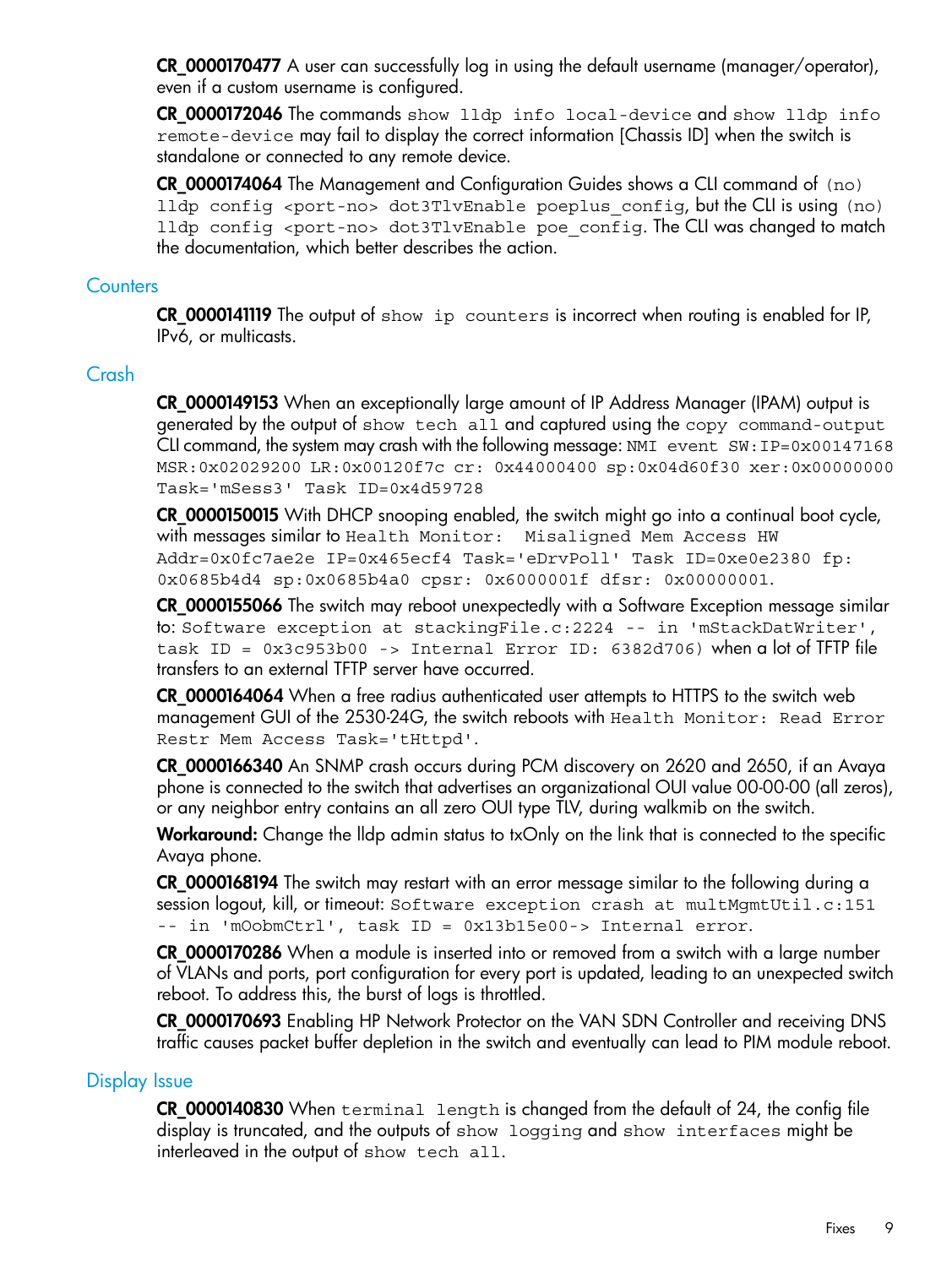<span id="page-9-0"></span>CR\_0000167906 When the alert log is sorted by date/time, items are sorted (erroneously) alphabetically by day of the week, rather than day of the month.

#### Flow Control

<span id="page-9-1"></span>CR 0000169712 When flow-control is enabled, or enabled and then disabled, it erroneously causes a BDPU starvation condition. Symptoms include multiple BDPU starvation messages in the log, the switch declaring itself ROOT, unblocking of any blocked ports, and layer 2 loops

#### IPv6

CR\_0000140467 The switch does not generate an event log message when IPv6 Neighbor Discovery (ND) detects a duplicate address.

<span id="page-9-2"></span>CR\_0000172573 Configuring a port for IPv6 ra-guard and adding the port to a new or existing trunk results in the generic error message Operation failed on Port X##: General error. The fix for this provides a more meaningful error message.

#### Link

<span id="page-9-3"></span>CR 0000169819 When the switch is configured for Rapid-PVST (RPVST), any changes to port path cost takes effect properly. However, when the port is disabled and then re-enabled, the port path cost applied and also advertised to neighbors changes to the default path cost.

#### LLDP

<span id="page-9-4"></span>CR\_0000157298 When a PD sends an LLDP-MED TLV to a switch port in which the PD uses the invalid value of 0 Watts, the switch software will actually apply the invalid 0 Watts. This will cause the PD to reboot every time it transmits the 0 Watts in the TLV. The switch may log overcurrent warnings (00562 ports: port <port ID> PD Overcurrent indication.) as the PD is already drawing power over the port when the software applies 0 Watts power. The value of 0 Watts in the TLV will henceforth be rejected with the error Invalid power value 0 deciWatts received from MED PD on port *<port ID>*.

#### Logging

CR\_0000149891 When a user disables layer 3 on a VLAN, the event log message might state that layer 3 was disabled for the wrong VLAN.

<span id="page-9-5"></span>CR\_0000150244 Some RMON events are not correctly defined for fault-finder (FFI), SSL, and virus throttling, which causes the switch to report an error such as system: Unknown Event ID 776 when those events occur.

CR\_0000155070 The Alert-Log filter criteria does not work as expected when a substring is used as a filter.

#### **Management**

<span id="page-9-6"></span>CR 0000149528 In some situations with multiple TELNET and/or SSH sessions established, the switch does not accept additional management sessions even if some of the existing ones are killed, responding with the message Sorry, the maximum number of sessions are active. Try again later.

#### MDI

<span id="page-9-7"></span>CR\_0000162682 The ports on the 2530 and 2530G series switches have the MDI and MDIX bits reversed. When a port is configured to use MDI, it will use MDIX, and vice versa. This will result in ports linking up, or not linking up, contrary to expectations.

#### **Multicast**

CR\_0000138817 When a multicast stream is sent to a reserved multicast address, a General Query might not be forwarded by the switch, causing clients to be dropped from the multicast stream.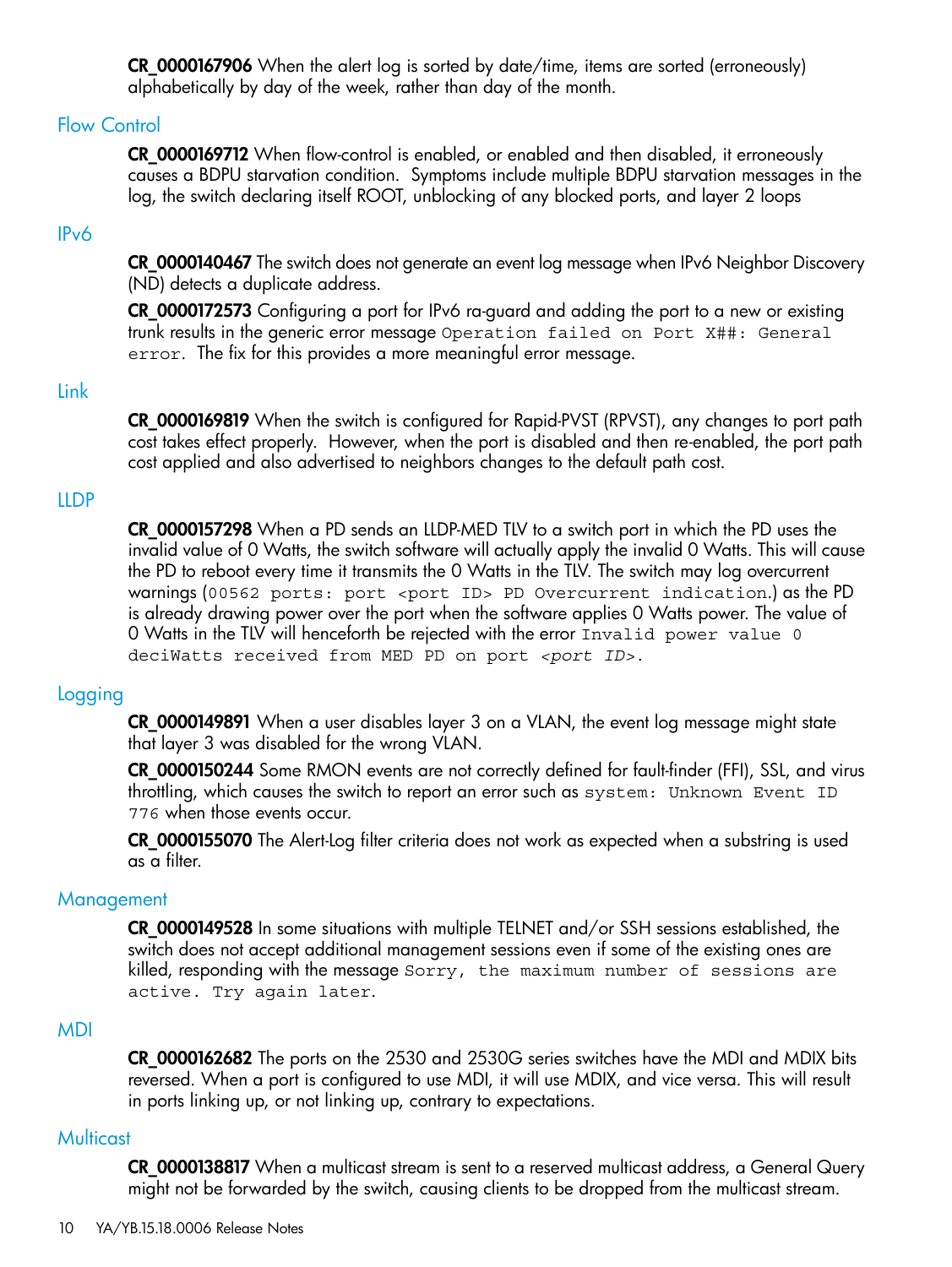#### <span id="page-10-0"></span>CR\_0000169263

<span id="page-10-1"></span>PVST BPDUs are forwarded out of MSTP blocked ports when running YB.15.14.xxxx, YB.15.15.xxxx, YB.15.16.xxxx or YB.15.17.xxxx configured for MSTP with a redundant link in blocking state and a neighbor configured with RPVST.

#### Packet Buffers

<span id="page-10-2"></span>CR 0000170693 Enabling HP Network Protector on the VAN SDN Controller and receiving DNS traffic causes packet buffer depletion in the switch and eventually can lead to PIM module reboot.

#### PoE

<span id="page-10-3"></span>CR\_0000155423 POE functionality on all ports is shutting down and staying shut-down. The PoE "Detection Status" field indicates "Disabled." To recover, a reboot/power cycle/manual reset of the ports via software is required. The issue is only on 2530-24G-PoE+ SKU.

#### Port Connectivity

<span id="page-10-4"></span>CR\_0000161235 When a Gigabit transceiver is inserted in one of the uplink port bays and the switch is rebooted, after the reboot the adjacent copper port will no longer establish link at 100Mbps speeds. For example, when the transceiver is inserted into port 51, Ethernet port 49 will no longer establish link at 100Mbps. When the transceiver is inserted into port 52, the problem will occur with port 50.

#### QoS

<span id="page-10-5"></span>CR\_0000172606 The Web UI can now display a port range when setting QoS. Previously the Web UI displayed only the first port in the range.

#### RADIUS

<span id="page-10-6"></span>CR\_0000149657 Configuration of multiple RADIUS servers via SNMP fails if a 'create and wait' mechanism is used.

#### Routing

<span id="page-10-7"></span>CR\_0000160655 Switches configured for routing: When a VACL is applied to VLAN *X*, if a host on VLAN *X* then pings the switch agent's IP address for VLAN *Y*, the agents response IP address is also applied to the VACL, and hosts will become unreachable.

#### Self Test

<span id="page-10-8"></span>CR\_0000159678 When the switch is rebooted a self test runs on the ports. During the self test Fast Ethernet ports come on-line for a brief moment when a loopback test is executed. Some attached link partners may attempt to negotiate link with the switch port at that time. When the link negotiation fails, the link partner will not establish link once the ports come on-line properly.

#### sFlow

<span id="page-10-9"></span>CR\_0000168606 The switch continues to send incorrect sFlow datagrams for non-existent ports after removing the module associated with these ports.

#### **SSH**

CR\_0000165393 When the SSH client has a keepalive mechanism configured that requires a response from the SSH server on the switch, the SSH client will terminate the session after the first keepalive packet is transmitted. This happens because the switch drops the client's keepalive packet due to an incorrect packet length calculation. This issue has been observed using an openSSH client with the ServerAliveInterval configured and the parameter 'want\_reply' enabled.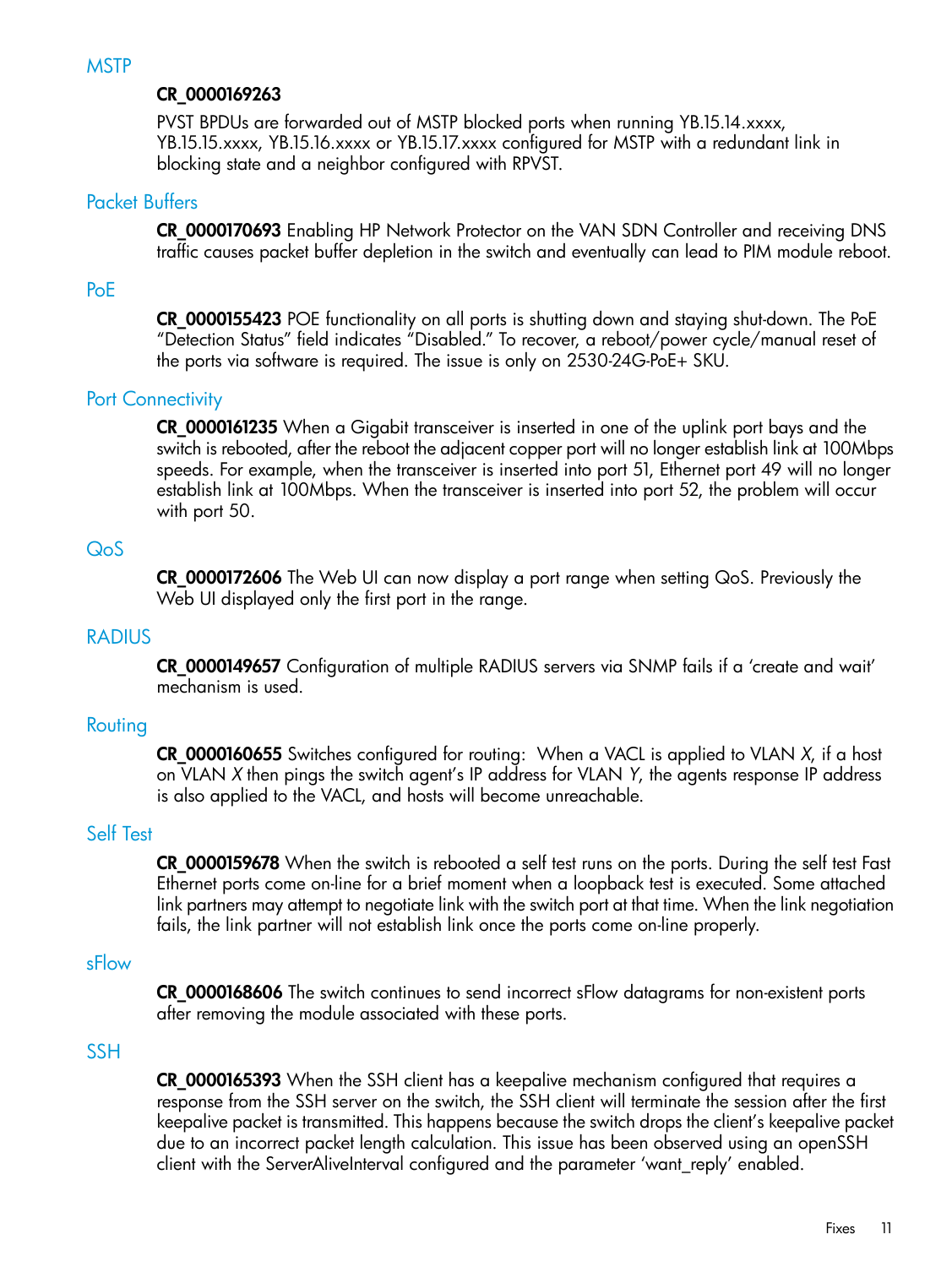<span id="page-11-1"></span><span id="page-11-0"></span>CR\_0000162587 SSL Security vulnerability due to 56 bit DES-CBC-SHA. Due to security vulnerability the cipher DES-CBC-SHA is now unavailable.

#### **Stacking**

CR\_0000152463 After updating Management Stack Members to some versions of *X*.15.08.0001 or newer software, the Member switches will mistakenly display an additional two configuration lines of SNMPv3 configuration in the running-config if snmp-server host is configured on the Commander.

CR\_0000152647 When IP stacking is enabled on a switch, the default MTU is lowered from 1500 to 1488 bytes by design. However, after enabling IP stacking the MTU of the Primary VLAN was not set to 1488 bytes and still used the default 1500 bytes. This resulted in communication problems with the IP address assigned to the Primary VLAN when packets larger than 1460 bytes had to be transmitted.

<span id="page-11-2"></span>CR\_0000170433 In a stacked configuration, if the macauth password is set to a password of exactly 16 characters (max length) and configuration saved, when the stack reboots, the member switch hangs during reboot.

#### Switch Initialization

<span id="page-11-3"></span>CR\_0000169998 VLAN port configuration changes made in the menu interface persist and cannot be reversed at the CLI. Workaround: Reset the switch, reset the module, or power cycle the switch.

#### **TACACS**

<span id="page-11-4"></span>CR\_0000177904 When more than one TACAS server is configured and all are not reachable, failover to local authentication does not occur. Workaround: Configure single TACAS server with failover to local authentication. Use Radius servers and authentication.

#### **Transceivers**

<span id="page-11-5"></span>CR\_0000163290 Some SR J9150A and LRM J9152A transceivers show as NON-HP with K.15.07 and W.15.07 software.

#### UDP Crash

<span id="page-11-6"></span>**CR 0000172405** When UDP broadcast traffic is sent to a switch with UDP forwarder configured, an unexpected reboot occurs with a message similar to Software exception at alloc free.c:825 -- in 'mUDPFCtrl', task ID = 0x1deb0800 -> buf already freed by 0x1DEB0800, op=0x00160002Buffer:

#### Web GUI

<span id="page-11-7"></span>CR\_0000172729 When a VLAN is created with a name containing an apostrophe, the Web GUI troubleshooting pages appear to be blank.

#### Web Management

CR 0000149099 When Spanning Tree Protocol (STP) is enabled via the Web user interface, "mstp" is shown as the default STP mode, and "mstp" is displayed as the operational mode after the user enables STP and saves the change. However, the command line interface shows that the switch operates in "rpvst" mode. Workaround: From the Web user interface, use the dropdown menu to explicitly select "mstp" from the dropdown options, then save the change.

CR\_0000160654 When 51 or more VLANs are configured on the switch, the web interface does not display any VLAN under the VLAN Management and Multicast IGMP tabs.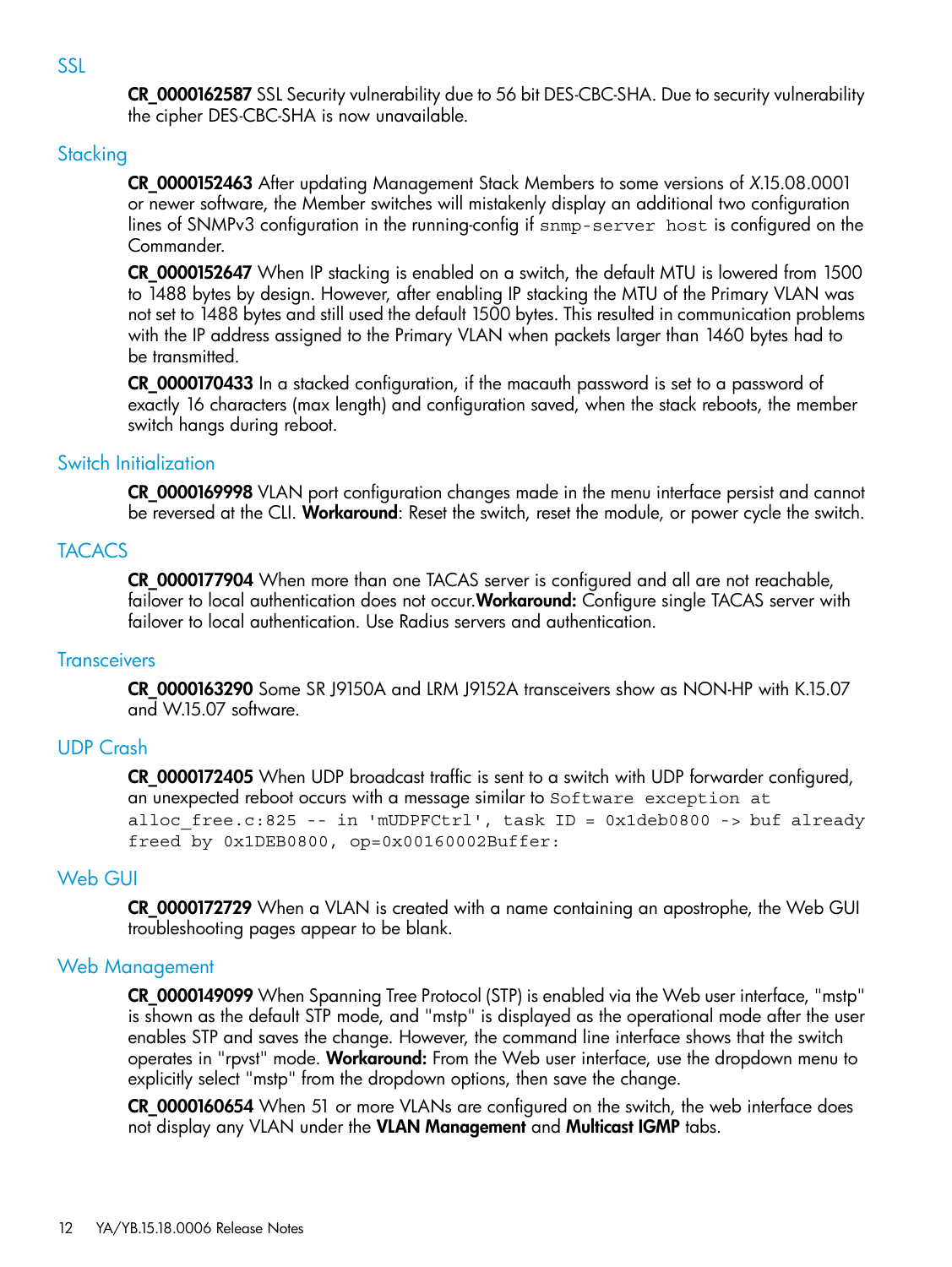## <span id="page-12-0"></span>Issues and Workarounds

#### **Memory**

<span id="page-12-1"></span>CR\_0000172439 Using copy command-output *show tech all* "…" generates large files (>70MB) creating the potential for high memory usage which will impact switch performance during command execution. Workaround: Dump show tech all content via CLI in the terminal window, then use copy & paste to transfer offline or use the terminal logging system to capture the output.

#### <span id="page-12-2"></span>PoE

CR\_0000174858 When high voltage input (750 - 1000V) is detected on a PoE+ RJ port, a bad FET HW failure is triggered by the switch and affected ports are powered down.

<span id="page-12-3"></span>Workaround: Rebooting or power cycling the switch should recover the PoE controller and re-enable the affected ports.

#### Routing

<span id="page-12-4"></span>CR\_0000174012 Applying BPG route-map with set "weight" while there is more than one path could result in possible system reboot or hang. Workaround: Apply BPG route-map with set "local-pref" instead of using set "weight".

## <span id="page-12-5"></span>Upgrade information

#### Upgrading restrictions and guidelines

YA/YB.15.18.0006 uses BootROM YA.15.17 or YB.15.07. If your switch has an older version of BootROM, the BootROM will be updated with this version of software.

For more information about BootROM, see the *HP Switch Software Management and Configuration Guide* for your switch.

<span id="page-12-6"></span>IMPORTANT: During the software update, the switch will automatically boot twice. The switch  $\mathbb{O}$ will update the primary BootROM, then reboot, and then update the secondary BootROM. After the switch flash memory is updated and the final boot is initiated, no additional user intervention is needed. Do not interrupt power to the switch during this important update.

## Contacting HP

For additional information or assistance, contact HP Networking Support:

#### [www.hp.com/networking/support](http://www.hp.com/networking/support)

Before contacting HP, collect the following information:

- Product model names and numbers
- Technical support registration number (if applicable)
- Product serial numbers
- Error messages
- Operating system type and revision level
- Detailed questions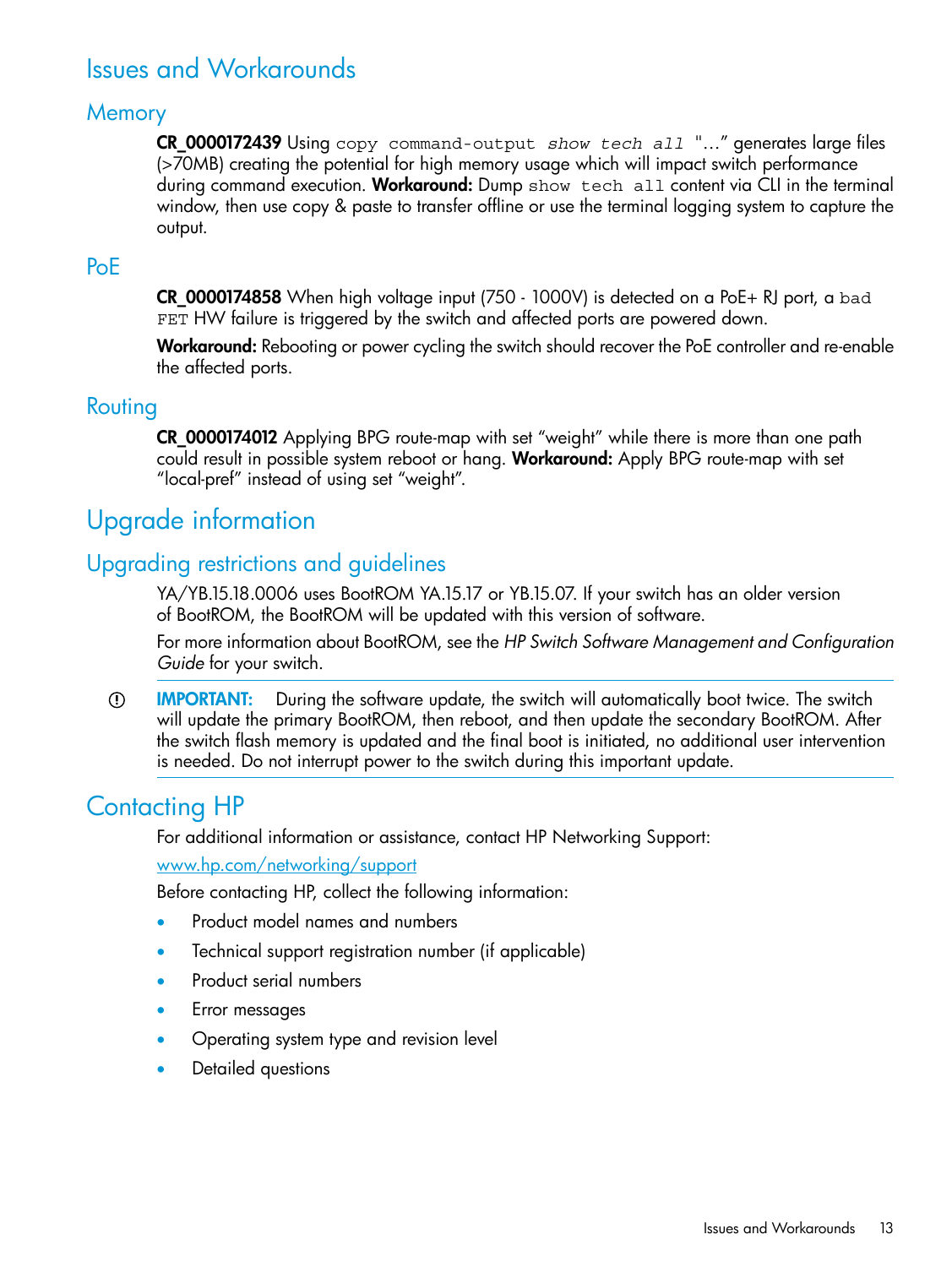## HP security policy

<span id="page-13-0"></span>A Security Bulletin is the first published notification of security vulnerabilities and is the only communication vehicle for security vulnerabilities.

- Fixes for security vulnerabilities are not documented in manuals, release notes, or other forms of product documentation.
- A Security Bulletin is released when all vulnerable products still in support life have publicly available images that contain the fix for the security vulnerability.

To find security bulletins:

- 1. Go to the HP Support Center website at <www.hp.com/go/hpsc>.
- 2. Enter your product name or number and click Go.
- 3. Select your product from the list of results.
- 4. Click the Top issues & solutions tab.
- 5. Click the Advisories, bulletins & notices link.

<span id="page-13-2"></span><span id="page-13-1"></span>To initiate a subscription to receive future HP Security Bulletin alerts via email, sign up at: [www4.hp.com/signup\\_alerts](http://h41183.www4.hp.com/signup_alerts.php?jumpid=hpsc_secbulletins)

## Related information

#### **Documents**

To find related documents, see the HP Support Center website:

[www/hp.com/support/manuals](http://www.hp.com/support/manuals)

- Enter your product name or number and click Go. If necessary, select your product from the resulting list.
- For a complete list of acronyms and their definitions, see *HP FlexNetwork Technology Acronyms*.

#### Related documents

The following documents provide related information:

- *HP Switch Software Access Security Guide YA/YB.15.18*
- *HP Switch Software Advanced Traffic Management Guide YA/YB.15.18*
- *HP Switch Software Basic Operation Guide*
- <span id="page-13-3"></span>• *HP Switch Software IPv6 Configuration Guide YA/YB.15.18*
- *HP Switch Software Management and Configuration Guide YA/YB.15.18*
- *HP Switch Software Multicast and Routing Guide YA/YB.15.18*

#### **Websites**

- Official HP Home page: [www.hp.com](http://www.hp.com)
- HP Networking: [www.hp.com/go/networking](http://www.hp.com/go/networking)
- HP product manuals: [www.hp.com/support/manuals](http://www.hp.com/support/manuals)
- HP download drivers and software: [www.hp.com/networking/software](http://www.hp.com/networking/software)
- HP software depot: [www.software.hp.com](http://www.software.hp.com)
- HP education services: [www.hp.com/learn](http://www.hp.com/learn)